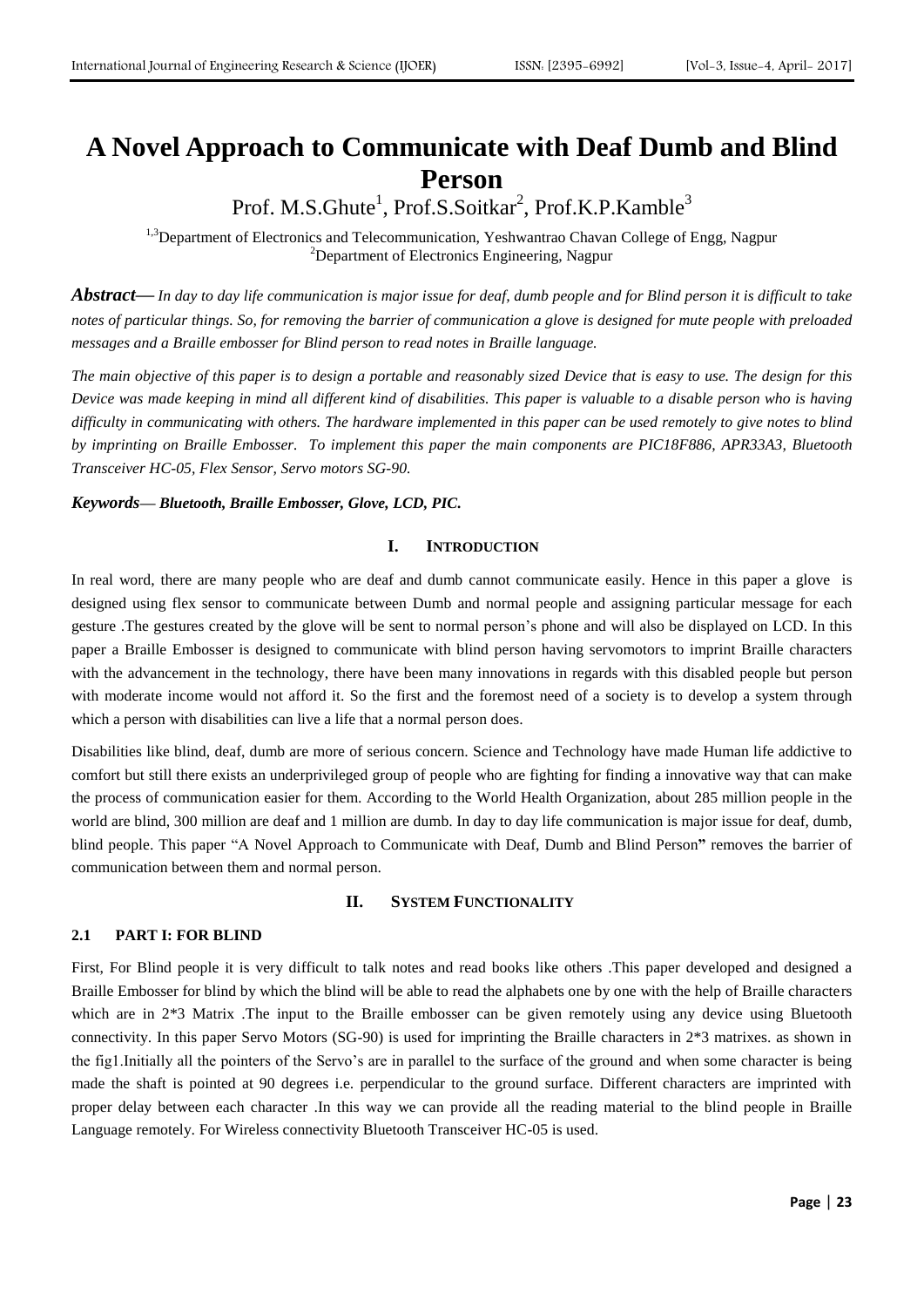| <b>MOTOR 1</b> | <b>MOTOR 6</b> | А<br>$\bullet$<br>0 <sup>o</sup><br>$O$ $O$              | В<br>$\bullet$<br>$\bullet$<br>$O$ $O$                   | c<br>$\bullet\bullet$<br>$O$ $O$<br>$O = O$              | D<br>$\bullet\bullet$<br>$\circ$ $\bullet$<br>$O$ $O$   | Е<br>$\bullet$<br>$\circ$ $\bullet$<br>$O$ $O$                       | F<br>$\bullet\bullet$<br>$\bullet$<br>$O$ $O$              | G<br>$\bullet\bullet$<br>$\bullet\; \bullet$<br>$O$ $O$   | н<br>$\bullet$<br>$\bullet\; \bullet$<br>$O$ $O$ | ı<br>$\circ$ $\bullet$<br>$\bullet$<br>0 <sub>0</sub> | J<br>$^{\circ}$ $^{\bullet}$<br>$\bullet\bullet$<br>0 <sub>0</sub> |
|----------------|----------------|----------------------------------------------------------|----------------------------------------------------------|----------------------------------------------------------|---------------------------------------------------------|----------------------------------------------------------------------|------------------------------------------------------------|-----------------------------------------------------------|--------------------------------------------------|-------------------------------------------------------|--------------------------------------------------------------------|
| <b>MOTOR 2</b> | <b>MOTOR 5</b> | к<br>$\bullet$<br>$\mathbb{O} - \mathbb{O}$<br>$\bullet$ | $\bullet$<br>$\bullet$ $\circ$<br>$\bullet$              | M<br>$\bullet\bullet$<br>$0 \quad 0$<br>$\bullet$        | N<br>$\bullet\bullet$<br>$\circ$ $\bullet$<br>$\bullet$ | O<br>$\bullet$<br>$\circ$ $\bullet$<br>$\bullet$                     | P<br>$\bullet\bullet$<br>$\bullet$<br>$\bullet$            | Q<br>$\bullet\bullet$<br>$\bullet\; \bullet$<br>$\bullet$ | R<br>$\bullet$<br>$\bullet\bullet$<br>$\bullet$  | S<br>$\circ$ $\bullet$<br>$\bullet$<br>$\bullet$      | т<br>$^{\circ}$ $^{\bullet}$<br>$\ddot{\phantom{a}}$               |
| <b>MOTOR 3</b> | <b>MOTOR 4</b> | U<br>$\bullet$<br>0 <sup>0</sup><br>$\bullet$            | v<br>$\bullet$ $\circ$<br>$\bullet$ $\circ$<br>$\bullet$ | W<br>$\circ$ $\bullet$<br>$\bullet$<br>$\circ$ $\bullet$ | x<br>$\bullet\bullet$<br>$0$ 0<br>$\bullet\bullet$      | Y<br>$\bullet\bullet$<br>$^{\circ}$ $^{\bullet}$<br>$\bullet\bullet$ | z<br>$\bullet$<br>$^{\circ}$ $\bullet$<br>$\bullet\bullet$ |                                                           |                                                  |                                                       |                                                                    |

## **FIG. 1: ARRANGEMENT OF SERVO MOTORS (SG-90) FOR IMPRINTING THE BRAILLE CHARACTERS**

#### **2.2 PART II: FOR DUMB**

For Mute/Dumb Person input is given through Glove which is having Flex Sensor is shown in fig.2 which is connected to PIC .Output of the glove is computed according to the gesture and a specific preloaded audio clip/message is played via speaker and for this Apr33A3 is used. This output is also sent to the Mobile Device using the Bluetooth Module wirelessly and is displayed on a LCD screen too. For different flex different resistance values were tested at Normal position and at Bend Position and accordingly the program was written using conditions. Like this the different hand gestures were recognized. The Analog to Digital Convertors i.e. ADC are inbuilt in PIC Hence it is not used externally

# **2.3 PART III : FOR DEAF**

Finally, For Deaf Person if we want to convey something to the Deaf person. Input is given via Bluetooth Device Such as Mobile .Which has preloaded messages which can be displayed in front of the LCD screen remotely which lies in front of the Deaf Person.



**FIG. 2: BENDING OF FLEX SENSOR**

# **III. WORKING PRINCIPLE**

For blind people input is given remotely through Mobile device which is connected via Bluetooth and Output can be sensed via braille embosser. Servo Motors SG90 is being used as a Braille Embosser to give the sense of the Braille characters which are in the form of 2<sup>\*3</sup> Matrix. Bluetooth Transceiver HC-05is used to communicate with the Embosser via PIC16F886.Then, For Mute/Dumb person. Input is given through Glove which is having Flex Sensor which is connected to PIC. Output of Glove is computed according to the gesture specific preloaded audio clip/message is played via speaker and for that APR33A3 module is used. This output is sent through the mobile device using the Bluetooth module wirelessly and is displayed on the LCD screen as shown in fig.3. For different flex resistance values were tested at Normal position and at Bend Position and accordingly the program was written using condition. Then Finally for Deaf person if we want to convey something to the deaf person. Input is given via Bluetooth device such as mobile which has pre loaded messages which can be displayed on LCD screen remotely which lies in front of the deaf person.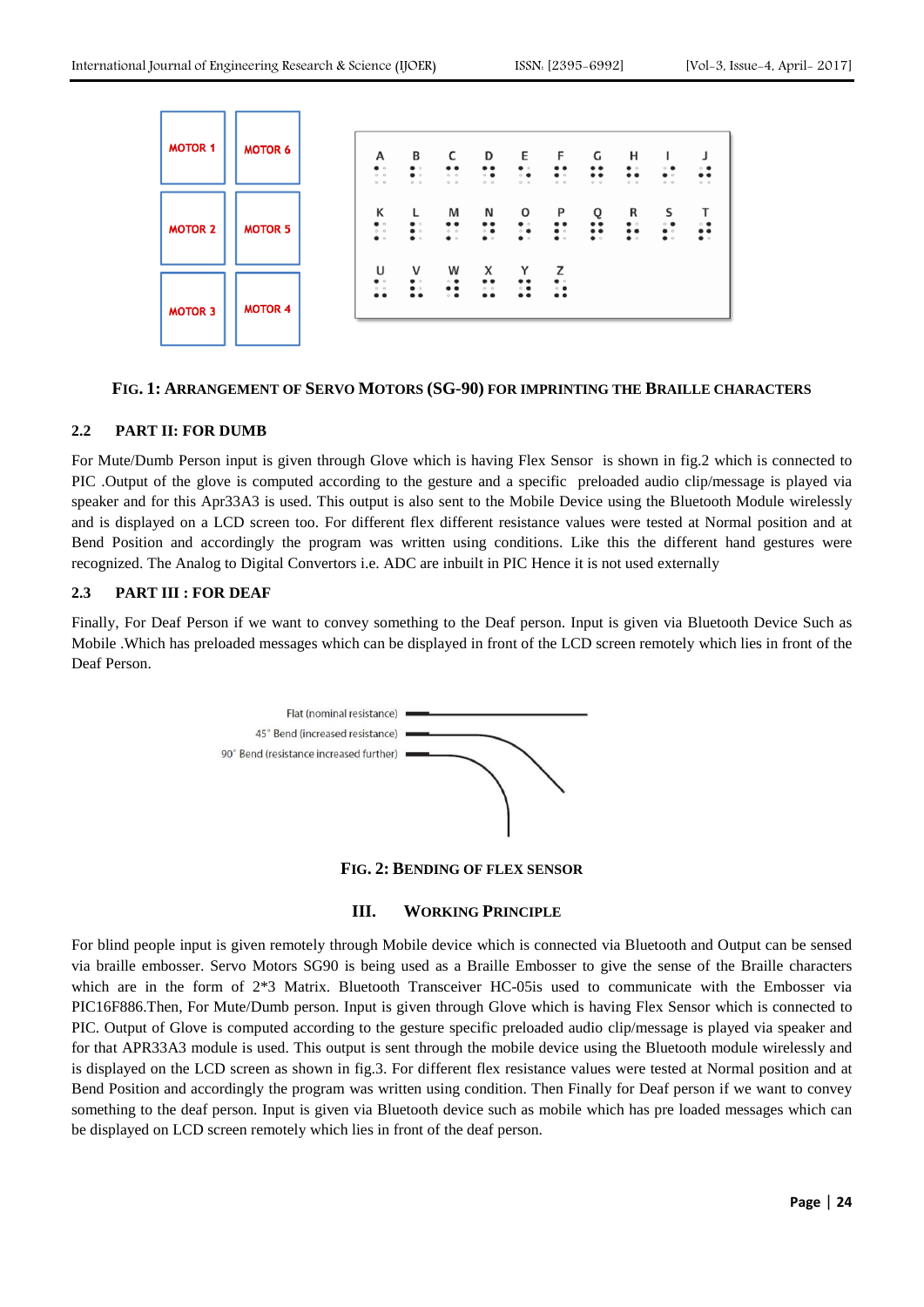

**FIG. 3: BLOCK DIAGRAM FOR COMMUNICATION**

Fig. 4 circuit diagram used for implementation of hardware part consist of six servo motors arranged in a fashion to imprint braille characters ,which are then connected to PIC at PORTC0-5 , LCD is also connected to PORTB 2-7 of PIC ,Three flex sensor for the gloves are also connected in this diagram to PORTA 0-2 of PIC ,Bluetooth module for wireless communication is connect to PORTC6-7 Audio Playback module is connected to PORT3-7.Pull down Transformer is also connected for prevention the circuit from voltage overloading.



**FIG. 4: CIRCUIT DIAGRAM USED FOR IMPLEMENTATION OF HARDWARE**



**FIG. 5: SIMULATION RESULT**